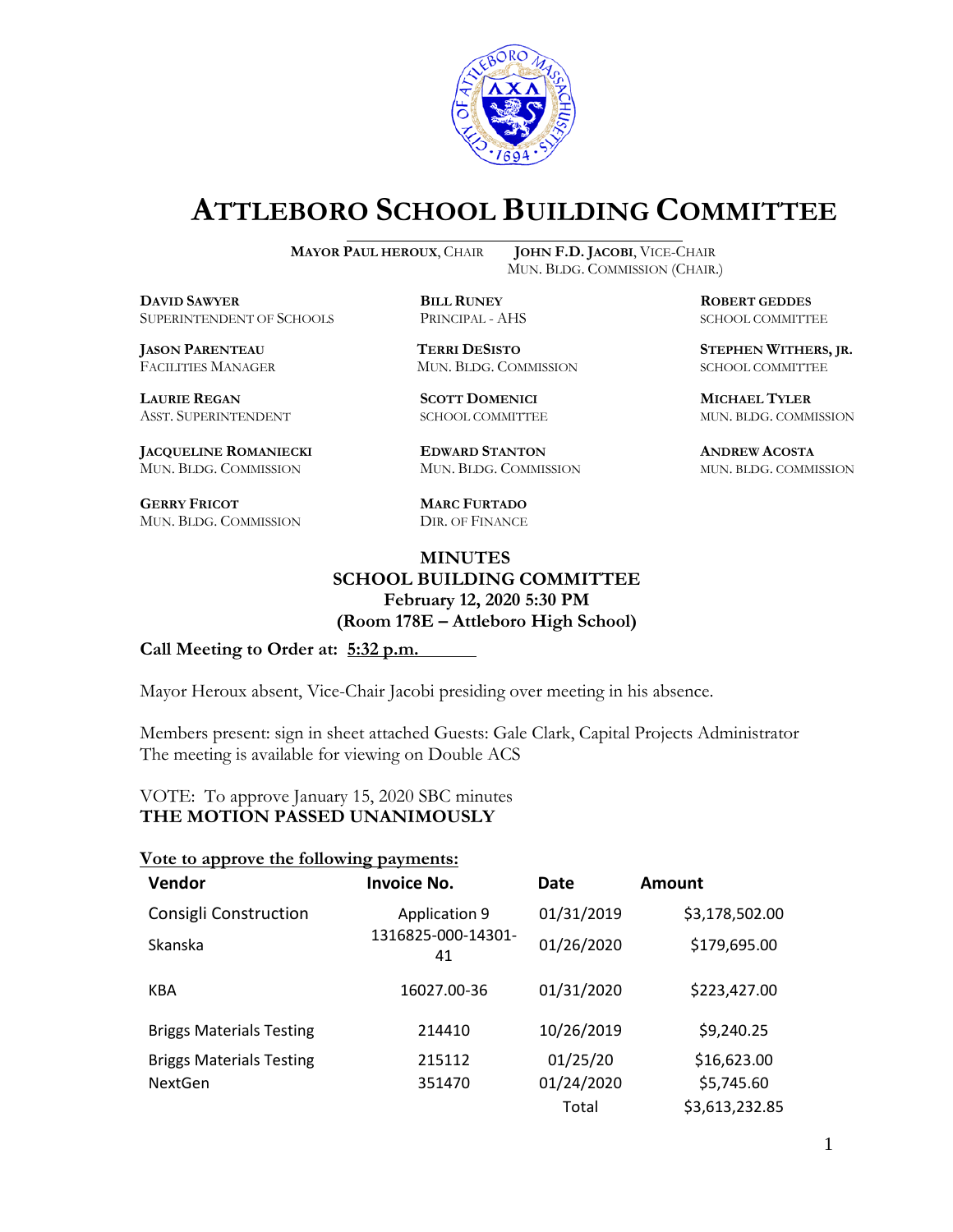## **THE MOTION PASSED UNANIMOUSLY**

## **Kaestle Boos:**

Samiotes proposal for street discontinuation plan to convey land at 99 and 100 Rome Blvd to homeowners. Cost of proposal \$3,000 and \$1,500 for plan edits. KBA carries money in basic services line to cover the cost.

VOTE: To authorize KBA to engage Samiotes to perform work associated with the proposal.

## **THE MOTION PASSED UNANIMOUSLY**

## **VOTE: To approve contingency request CT017 Premium Time for Gas Shutdown in the amount of \$236.21 to E. Amanti (plumbing contractor).**

## **VOTE: To approve the following Owner Authorization Letters (OAL's) and recommend Mayor Heroux to sign:**

- o OAL 21 Trade Support-Riggs Construction=\$4,900,000
- o OAL 22 Kitchen Equipment-Kittredge Equipment=\$2,141,864
- o OAL 23 Doors, Frames & Hardware=\$1,472,578 Commercial Hardware New England-furnish hardware-\$1,089,000 Century Drywall-install hardware total cost \$344,578 plus allowances
- o OAL 24 Metal Panels-Riggs Construction=\$1,864,090
- o OAL 25 Spray Fireproofing-H. Carr=\$560,475
- o OAL 26 Lab Casework-Northeast Interior Systems of NE=\$1,363,281
- o OAL 27 Temp Auditorium Staging-Commonwealth Scaffolding=\$270,900

#### **THE MOTION PASSED UNANIMOUSLY**

Consigli- Steve Johnson reviewed change order log. Vice-Chair Jacobi recused himself from the vote.

| CR014 Site work- Superintendent lot asphalt paving | \$13,452.51      |
|----------------------------------------------------|------------------|
| issue                                              |                  |
| CR028 Excavation of Additional                     | \$23,435.94      |
| Loam                                               |                  |
| CR033 Building Foundation Revisions                | \$18,714.82      |
| CR040 Foundation Revisions at Building F           | \$7,413.86       |
| CR041 Building K Revised Footing Elevation         | $-$ \$212,277.44 |
| CR042 Support of Excavation Elimination            | $-$ \$123,347.13 |
| CR044 Sidewalk Reconfiguration at Rotary           | \$19,723.05      |
| CR051 Trace and Reroute Existing Duct Bank at      | \$40,405.49      |
| Building K                                         |                  |
| CR052 Additional Pump station requests             | \$3,828.99       |
| CR054 Walsh BP#1 & BP#2 Final Contract             | $-$ \$3,902.31   |
| Reconciliation                                     |                  |
| CR056 Drainage at South Parking Lot T&M            | \$2,718.86       |
| CR059 Walkways and Barriers at Bushee Lot          | \$25, 536.97     |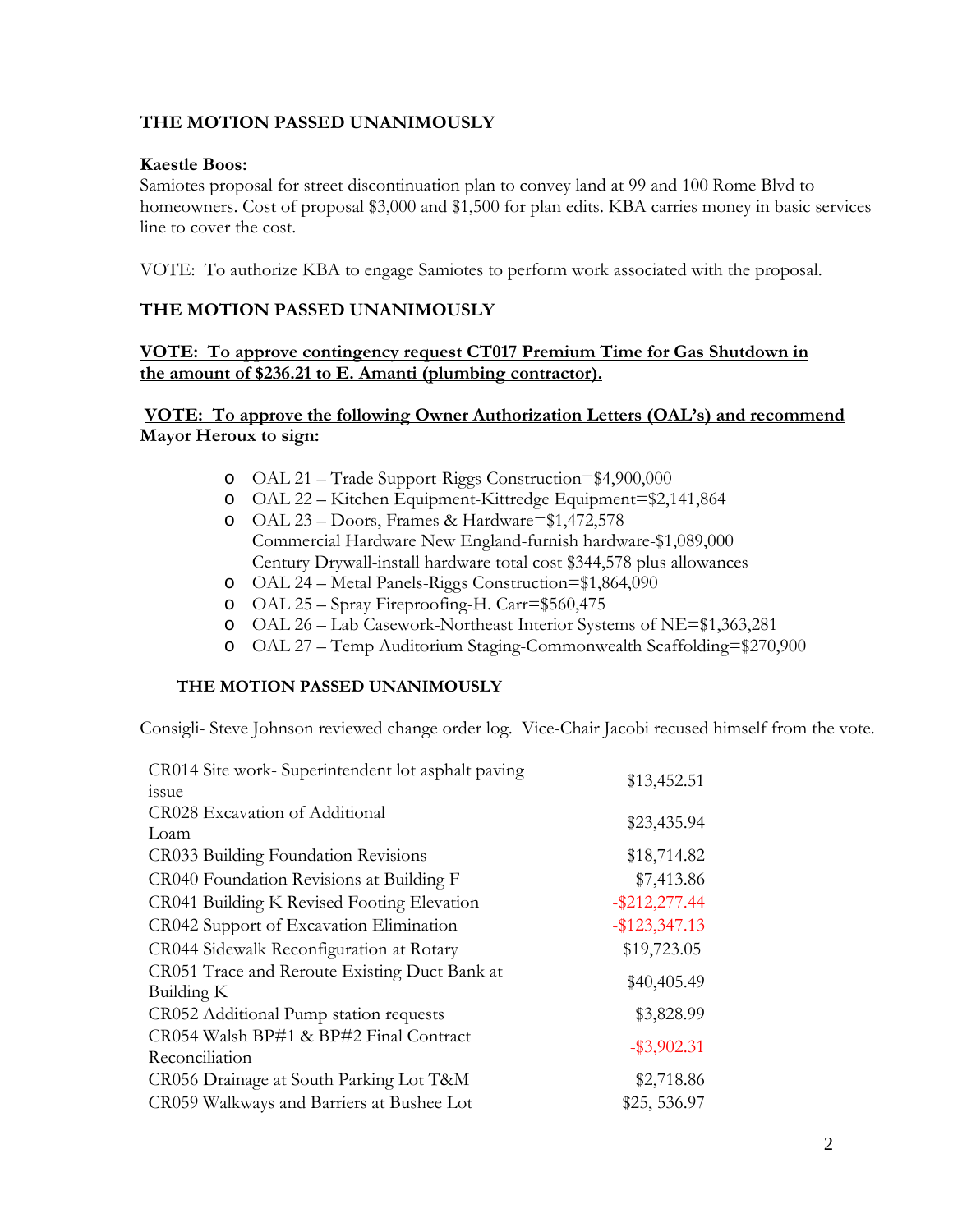CR061 BP#2 Stair Demo Credit - \$6,493.03 **Total value change order #7 -\$190,789.42**

#### **VOTE: To approve change order #7 in the amount of -\$190,789.42**

### **THE MOTION PASSED UNANIMOUSLY**

Release of retainage:Vice-Chair Jacobi recused himself from the vote.

#### **VOTE: To release retainage on the following:**

- Retainage Release Bid Package  $\#1 \& \#2$ 
	- o Systems Contracting
	- o Walsh Contracting 2.5%
	- o E. Amanti Plumbing
	- o E. Amanti HVAC
	- o Walsh Contracting 2.5%
	- o JDC Demo
	- o NewBama Steel
	- o John F Shea Roofing
	- o Phoenix Bay State Masonry
	- o New Roads Environmental
	- o JL Marshall Concrete
	- o JL Marshall Carpentry

## **THE MOTION PASSED UNANIMOUSLY**

Steve Johnson reviewed contents of Pre-GMP #6 which includes OAL's 21-27, Change order #7, cost for allowances and insurance. Total amount of Pre-GMP#6 = \$63,337,148.00

## **VOTE: To approve Pre-GMP #6**

## **THE MOTION PASSED UNANIMOUSLY**

#### **Consigli project update:**

Utility lines have been removed by National Grid. Steel erection ongoing, making good progress. Crews are working Saturday to make up some time due to weather delay. The second crane is to arrive on February 19<sup>th</sup>. Six-month look ahead: MEP coordination and steel erection, starting underground mechanical electrical plumbing in areas where steel is not being erected. June-July start putting studs up inside building. Steel will continue into May and June. Roof to be completed by next winter.

## **Next Meeting Dates: March 4, 2020, April 15, 2020**

Vote to adjourn: 6:30 p.m. **THE MOTION PASSED UNANIMOUSLY**